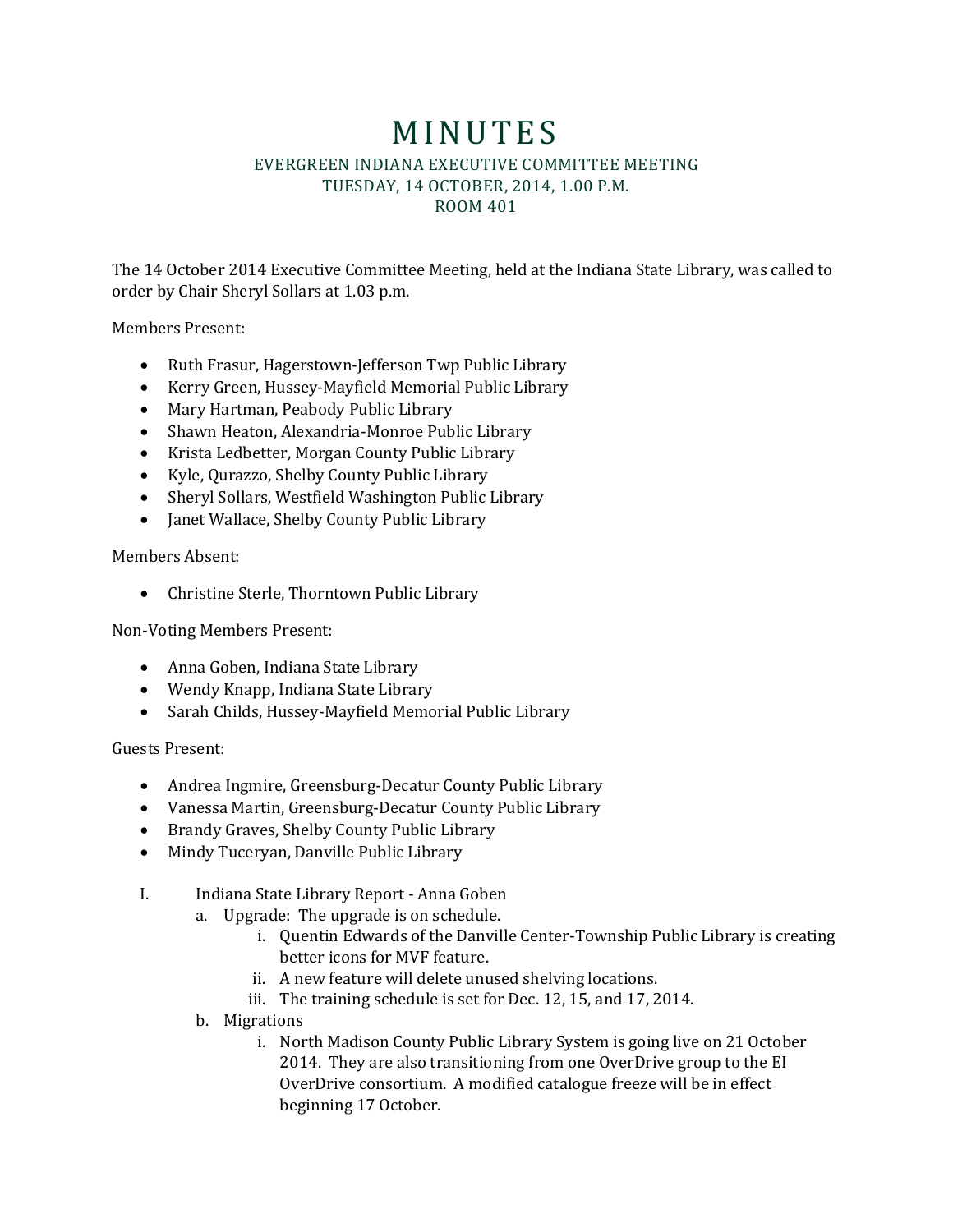- ii. Royal Center's go-live date has been set for 2 December 2014. There will be no catalogue freeze with this migration.
- c. Payment Project Stats: EI will pass the target of \$50,000 this year between libraries.
- d. Ethics and Policy Audit: So far over 30 libraries have submitted their documents. Anna has talked about the audit at each of the roundtables.
- e. Implementations:
	- i. Transitional Patrons feature is up and running. One library has already approved use of it. As of yet there is no feedback since it was not implemented until after the period of their working migrant population.
	- ii. Circ Modifier Updates: These are all in and running.
	- iii. Holds Soft Stall: Anna has heard nothing about this feature and assumes that it is working well.
- f. Outstanding Projects:
	- i. Asynchronous Trainings: The basic cataloguing class should be available for use tomorrow (15 October).
	- ii. KPAC: Still working on the graphics.
	- iii. Acquisitions: Anna has heard from the pilots and both are ready to go.
	- iv. Sets Management: This is also ready to go.
	- v. Circ Anonymization: Jason is working on this, but we're going to have to roll it out over several months because of the huge amount of data.
- II. Committee Reports:
	- a. Cataloguing (Sarah Childs): There is an issue with the 508 field in the MARC display which the committee decided to stop displaying because it was confusing. This has not been implemented because Sarah needs to talk to Jason first. Also discussed was having age protection automatically removed after the 6-month period because it continues to display in the staff client and some have found it confusing. Ideally age protection would take effect when the item begins circulating. Jason is working on this. The fall roundtable on 6 November is about cleaning up the OPAC.
	- b. eContent Committee (Shawn Heaton):
		- i. Flipster (Popular magazines): A 30-60 day trial is available with access to all magazines. It is accessed by the patron's library card and can be searched by category and title. The pricing is broken down into tiers.
		- ii. Pronunciator: 15 EI members have subscribed; still open to new members with the prorated costs.
		- iii. Anna has still not heard from Ancestry.com.
		- iv. Boopsie: This is working very well at Plainfield. The annual fee is \$3,500, but is \$3,150 with the EI discount. There is also a \$1,346 setup fee.
	- c. Patron Services (Anna Goben):
		- i. Fall roundtable on 30 October 2014 will be on defining damaged materials. Brandy Graves will be cohosting the webinar. Anna is collecting horror stories from around the consortium.
		- ii. Need replacement appointed: Walter Warren of Vermillion County has retired, so we need a replacement for his position on the Committee.
		- iii. Approved reintroduction of unfillable holds with revised / clearer patron message, e.g. for age restrictions
		- iv. Recommendation for policy review: Acceptable ID for an EI patron who does not have his library card: Some EI libraries will allow a patron to show his driver's license if he does not have his library card with him. Some Committee members expressed concern about library staff getting the